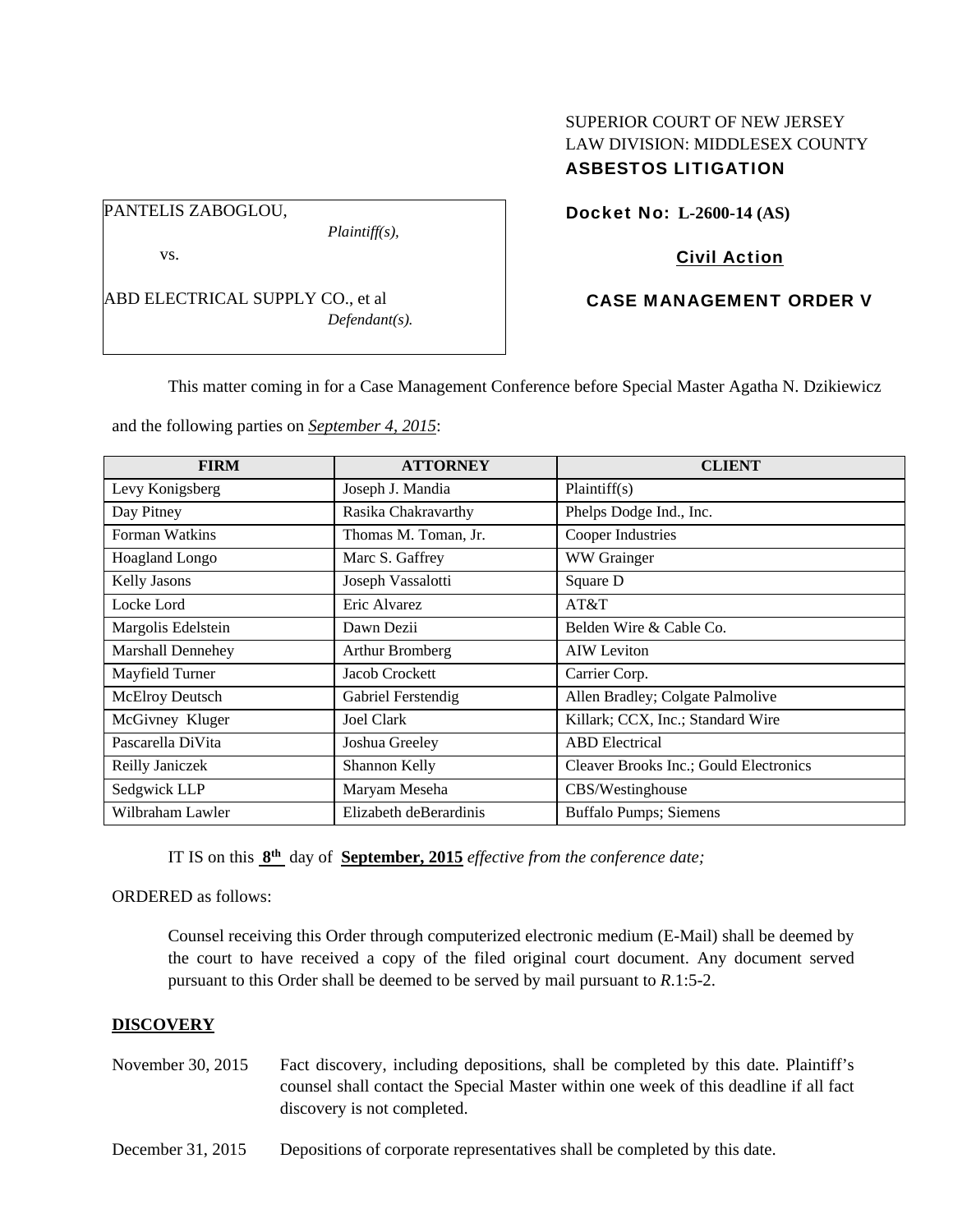### **EARLY SETTLEMENT**

January 8, 2016 Settlement demands shall be served on all counsel and the Special Master by this date.

### **SUMMARY JUDGMENT MOTION PRACTICE**

- January 22, 2016 Plaintiff's counsel shall advise, in writing, of intent not to oppose motions by this date.
- February 5, 2016 Summary judgment motions shall be filed no later than this date.
- March 4, 2016 Last return date for summary judgment motions.

### **MEDICAL DEFENSE**

- December 31, 2015 Plaintiff shall serve medical expert reports by this date.
- December 31, 2015 Upon request by defense counsel, plaintiff is to arrange for the transfer of pathology specimens and x-rays, if any, by this date.
- April 15, 2016 Defendants shall identify its medical experts and serve medical expert reports, if any, by this date. **In addition, defendants shall notify plaintiff's counsel (as well as all counsel of record) of a joinder in an expert medical defense by this date.**

### **LIABILITY EXPERT REPORTS**

- December 31, 2015 Plaintiff shall identify its liability experts and serve liability expert reports or a certified expert statement by this date or waive any opportunity to rely on liability expert testimony.
- April 15, 2016 Defendants shall identify its liability experts and serve liability expert reports, if any, by this date or waive any opportunity to rely on liability expert testimony.

### **EXPERT DEPOSITIONS**

April 29, 2016 Expert depositions shall be completed by this date. To the extent that plaintiff and defendant generic experts have been deposed before, the parties seeking that deposition in this case must file an application before the Special Master and demonstrate the necessity for that deposition. To the extent possible, documents requested in a deposition notice directed to an expert shall be produced three days in advance of the expert deposition. The expert shall not be required to produce documents that are readily accessible in the public domain.

### **PRE-TRIAL AND TRIAL**

| February 2, $2016$      | The settlement conference previously scheduled on this date is <b>cancelled</b> .                                                                                                                                        |  |
|-------------------------|--------------------------------------------------------------------------------------------------------------------------------------------------------------------------------------------------------------------------|--|
| April 6, 2016 @ 10:00am | Settlement conference. All defense counsel shall appear with authority<br>to negotiate settlement and have a representative authorized to negotiate<br>settlement available by phone. Any request to be excused from the |  |

\_\_\_\_\_\_\_\_\_\_\_\_\_\_\_\_\_\_\_\_\_\_\_\_\_\_\_\_\_\_\_\_\_\_\_\_\_\_\_\_\_\_\_\_\_\_\_\_\_\_\_\_\_\_\_\_\_\_\_\_\_\_\_\_\_\_\_\_\_\_\_\_\_\_\_\_\_\_\_\_\_\_\_\_\_\_\_\_\_\_\_\_\_\_\_\_\_\_\_\_\_\_\_\_\_\_\_\_\_\_